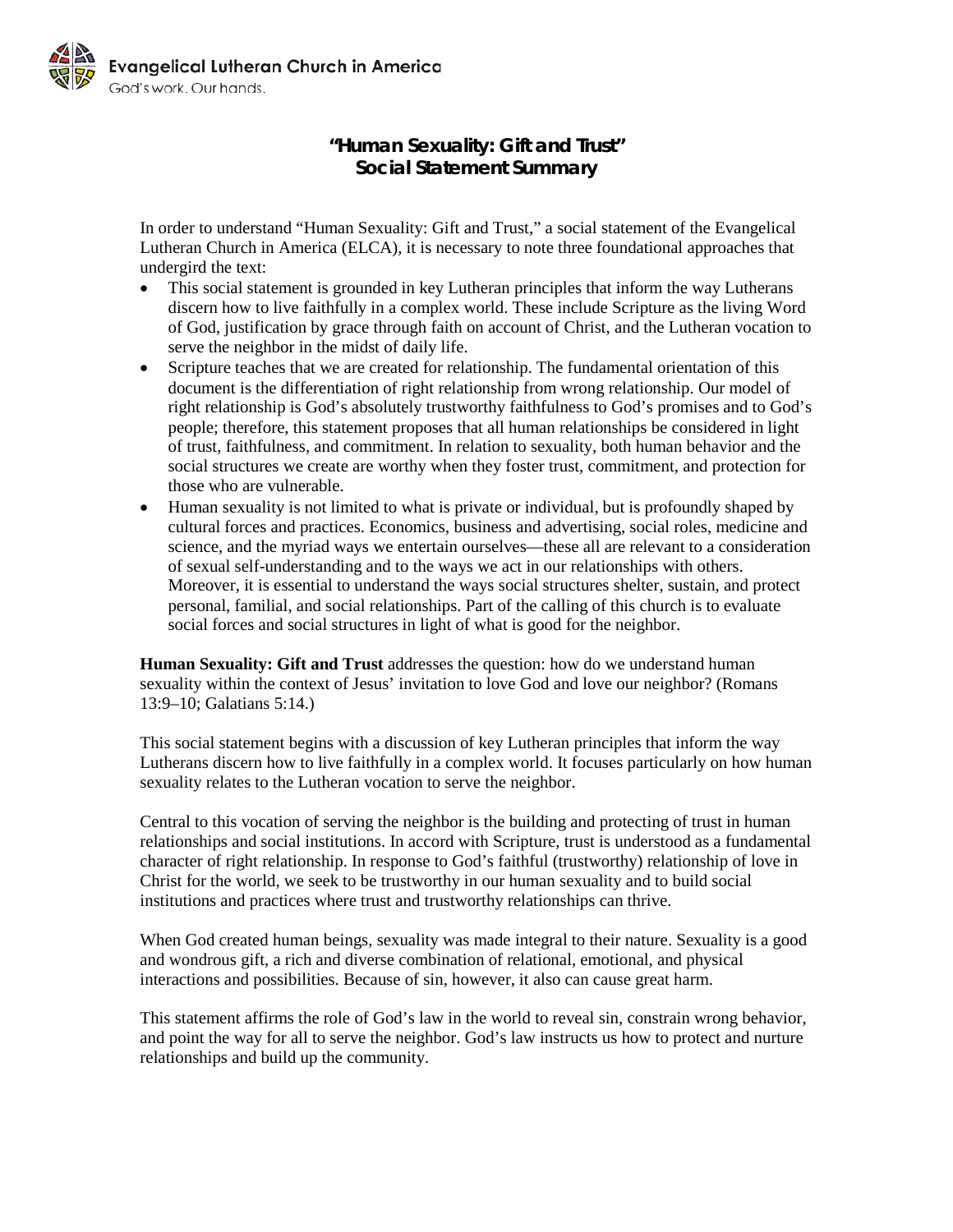## *Sexuality and social structures that enhance social trust*

No relationships or social structures can thrive in the absence of trust. Two such foundational social structures are marriage and the family. Lutherans believe that God works through these structures for the good of society.

The trust and mutuality afforded by marriage offers one of the most beautiful, abiding, and transformative forms of human relationship. This church understands marriage as a covenant of mutual promises, commitment, and hope authorized legally by the state and blessed by God. The historic Christian tradition and the Lutheran Confessions have recognized marriage as a covenant between a man and a woman.

The lifelong commitment and public accountability of marriage provide the context for trust to grow and people to thrive, creating the possibility for the care and support of children and others who are vulnerable. The public promises of marriage between a husband and wife also protect the community by holding people accountable to their vows. Fidelity to promises blesses all who depend on this trust within and beyond the marriage.

Precisely because marriage is the place where deep human trust and needs abide, it also can be a place of great harm. Many experience neither love nor trust within marriage. Particular care must be taken to support and find safe haven for all who are at risk within a marriage. This church will provide pastoral support for all who are divorced and for the special concerns of blended families, children of divorced parents, and the particular tensions that may accompany family breakdown and transition.

It is only within the last decades that this church has begun to understand in new ways the need of same-gender oriented individuals to seek relationships of lifelong companionship and commitment as well as public accountability and legal support for those commitments. This has led to differing understandings about the place of such relationships within the Christian community. Disagreements exist in this church and in the larger Christian community about whether marriage is also the appropriate term to use to describe similar benefits, protection, and support for same-gender couples entering into lifelong, monogamous relationships.

Although at this time this church lacks consensus on this matter, it encourages all people to live out their faith in the local and global community of the baptized with profound respect for the conscience-bound belief of the neighbor. This church calls for mutual respect and for guidance that seeks the good of all. As we live together with disagreement, the people in this church will continue to accompany one another in study, prayer, discernment, pastoral care, and mutual respect.

This church regards the family as an indispensable social institution because of its role in establishing conditions of trust and protection for the vulnerable. The erosion of safety or trust within a family, in particular due to sexual abuse or the betrayal of promises and commitments, constitutes a flagrant harm precisely because it occurs within the context where trust is most assumed.

In this country and in our congregations, families are formed in many ways. All families have responsibility for the tasks of providing safety, shielding intimacy, and developing trustworthy relationships. Lutherans take great care to support whatever creates and sustains families as a foundation and support of trust.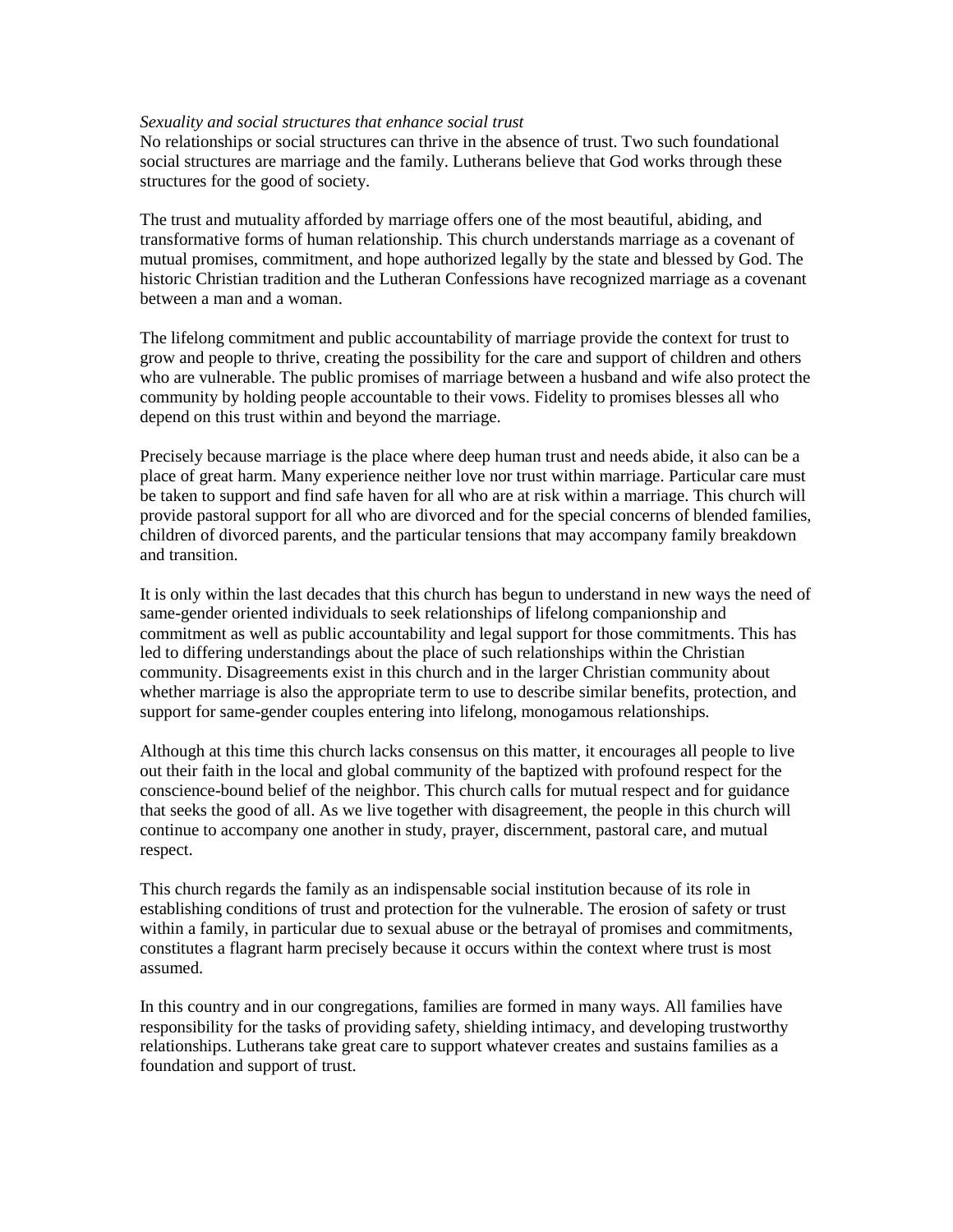The context of a healthy family nurtures growth, enhances trust, and offers protection. This is especially true for children and youth as they grow into sexual maturity. Safety within and outside the family is of overriding importance. Congregations and other ministry sites must continue in their efforts to be safe places for children and youth.

The ELCA regards the over-exposure of emotionally maturing children and teens to adult sexuality as a failing on the part of adults and society. It challenges all individuals and institutions in society to fulfill their responsibility to protect and nurture children and youth and provide for their appropriate development.

This church will give particular attention to the sexual education of children and teens, including how children and youth are supported and accompanied in their sexual and relational formation.

## *Sexuality and trust in relationships*

One does not need to be in an intimate relationship to experience one's sexuality. This means that throughout life we need to find life-enhancing and appropriate ways of giving expression to this complicated dimension of ourselves.

A healthy sense of sexuality is related to having healthy body image. This church teaches that caring for the body and following the practices that lead to physical and emotional wellness are part of the stewardship of created goodness.

This church calls attention to the immense value of friendship for people in all stages of life. The violation of trusting relationships for sexual purposes is offensive and unacceptable.

As trust and entrusting are established in a relationship, physical expression naturally becomes more intimate. For this reason the church teaches that degrees of physical intimacy should be carefully matched to degrees of growing affection and commitment. Therefore, this church opposes non-monogamous, promiscuous, or casual sexual relationships because such transient encounters do not allow the context for trust in sexual intimacy.

This church does not favor cohabitation relationships outside of marriage, although it does recognize the social forces at work that encourage such practices. This church believes that the deepest longing for a sense of personal worth, long-term companionship, and profound security, especially given the human propensity to sin, are best served through binding commitment, legal protections, and the public accountability of marriage, especially where the couple is surrounded by the prayers of the community and the promises of God.

## *Sexuality and social responsibility*

Social forces and contexts have significant influence on human sexual behavior. This church must be prepared to speak out where such forces cause harm. It will oppose in particular all forms of sexual exploitation within and outside this church. Justice for women in church and society must continue to be an important dimension of Lutheran response.

This church notes with grave concern both the public commodification of the human body as an economic asset and the billion-dollar global sex market. The possibility of profit is not a sufficient moral basis to use human sexuality for purposes that harm individuals or undermine social trust. Christian responsibility includes naming economic forces and monitoring the ways they constrain or support healthy individual choices and social structures. This church will work with public and private institutions to create structures, policies, and practices of accountability to support social norms of protection.